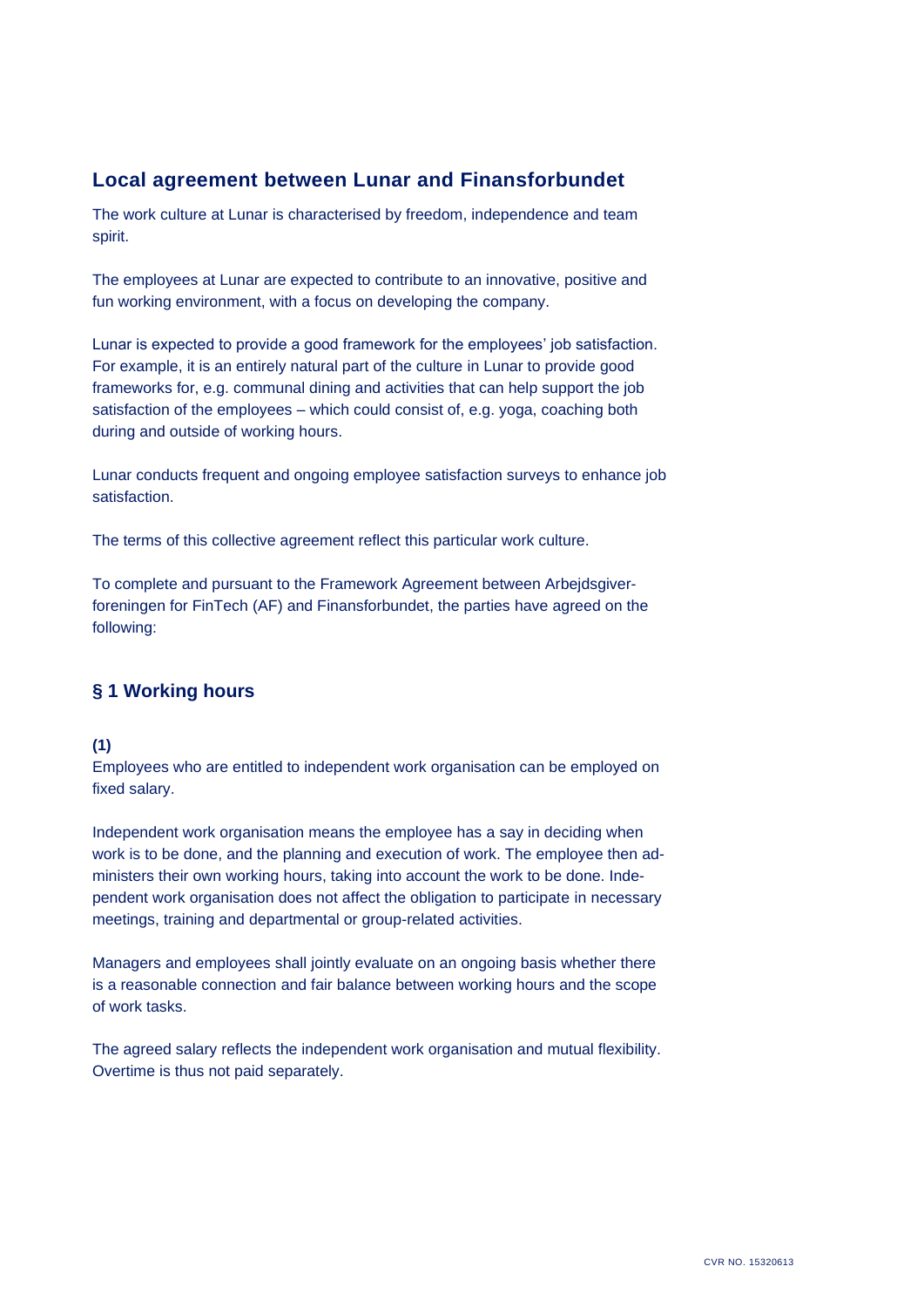#### **(2) Working Hours Support Units**

The placement of working hours can mainly be agreed on weekdays between 8 a.m. and 5 p.m. or between 4 p.m. and 9 p.m.

Employees who are employed to cover the support function during the period of 4 p.m. to 9 p.m. receive a monthly supplement of:

- DKK 1,500 as of 1 October 2021
- DKK 1,757 as of 1 October 2022
- DKK 2,068 as of 1 October 2023

Ordered overtime is work in addition to the employee's weekly norm and is paid at a ratio of 1:1.50.

Employees have the option of flextime to accommodate their ability to responsibly arrange working hours, taking into account the operation of the company.

Flextime must not be confused with overtime. Overtime work must be ordered by the management, while flextime is the employee's ability to arrive and depart earlier/later. Therefore, the employee cannot use flextime to trigger overtime.

## **§ 2 Pension and Insurance**

#### **(1) Pension contributions**

Employees covered by the Framework Agreement are entitled Lunar's current pension scheme from the 1st of the month after they turn 18. The pension contribution shall be at least the following:

- 1 January 2022 6.00% from the company and 2.00% from the employee, total 8.00%
- 1 July 2022 7.00% from the company and 3.00% from the employee, total 10.00%
- 1 July 2023 8.00% from the company and 4.00% from the employee, total 12.00%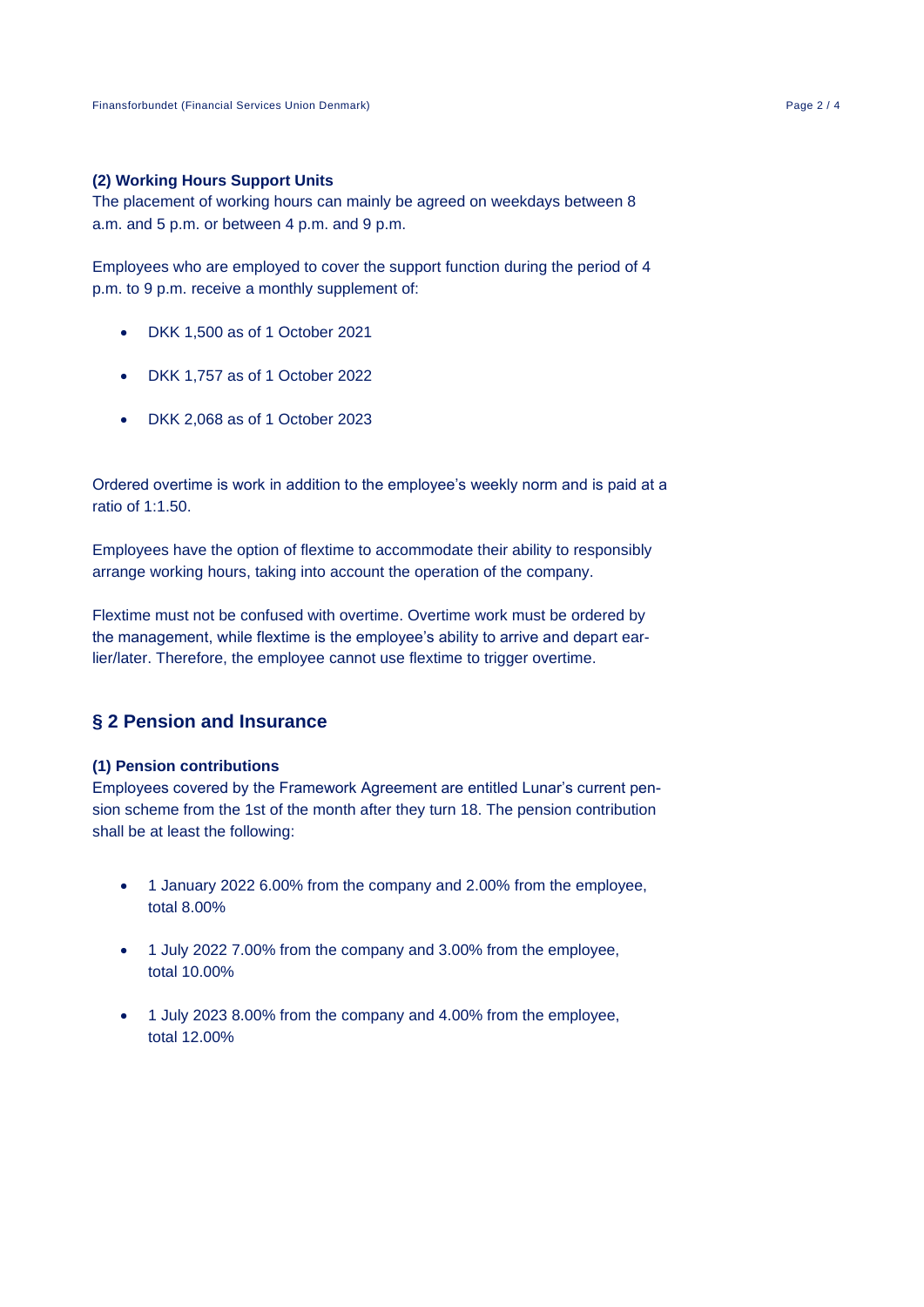#### **(2) Insurance**

Lunar is obligated to take out a group accident insurance policy and a health insurance policy for all employees covered by the Framework Agreement.

## **§ 3 Holidays/Days off**

### **(1)**

Employees covered by the Framework Agreement shall be entitled to paid time off on public holidays as well as the following free days:

- **Constitution Dav**
- Christmas Eve
- New Year's Eve

### **(2)**

Employees are also covered by the rules in force at any given time regarding holiday legislation, e.g. in connection with earning and taking holidays, as well as the calculation of holiday supplements.

#### **(3) Extra holiday entitlements**

In addition to the holiday period laid down in the Danish Holiday Act, employees are entitled to an additional 5 holiday entitlements after 9 months of employment.

Employees with 9 months of employment are allocated 5 extra holiday entitlements per year in May. The extra holiday entitlements cannot be transferred or paid out.

#### **§ 4 Salary**

Salary is agreed individually between the company and the employee.

The salary must reflect the individual's efforts, qualifications, job flexibility, education, job content and responsibilities.

The employee is entitled to an annual salary interview.

### **§ 5 Training**

The employees are obliged to follow the supplementary training programme required by the company. The training is agreed and arranged so as to minimise the inconvenience to the employee and the company's operation. The company pays the costs associated with the supplementary training programme.